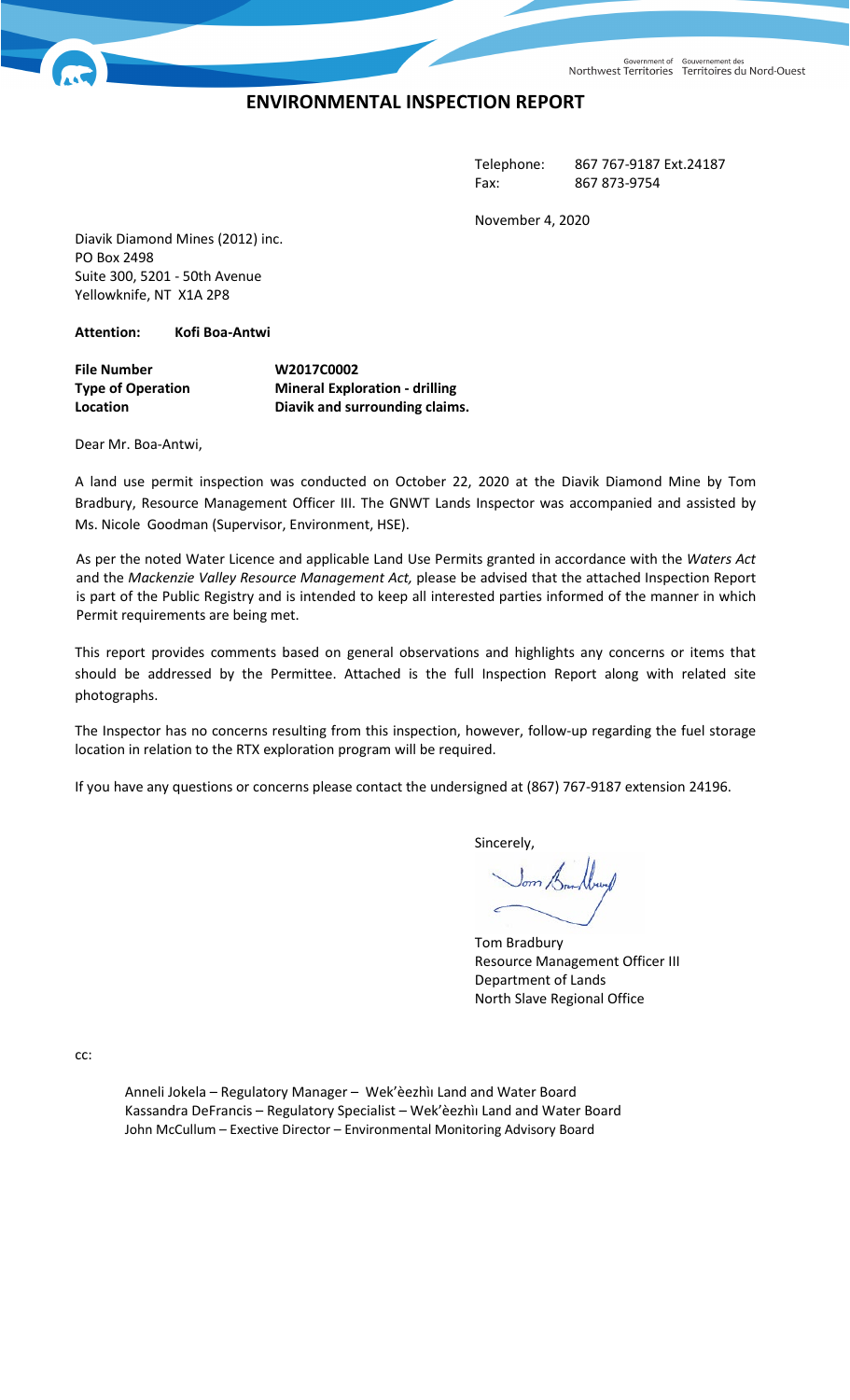## **ENVIRONMENTAL INSPECTION REPORT**

| <b>Permittee:</b>                         | Diavik Diamond Mines<br>(2012) inc. | Permit<br><b>Expiry</b><br>Date: | May 18, 2022     |  |
|-------------------------------------------|-------------------------------------|----------------------------------|------------------|--|
| Land Use Permit No.                       | W2017C0002                          | <b>Previous</b><br>Inspection:   | April 24, 2020   |  |
| <b>Quarrying Permit No.</b>               |                                     | <b>Inspection Date</b>           | October 22, 2020 |  |
| <b>Contractor:</b>                        | <b>Downing Drilling</b>             | Subcontractor:                   |                  |  |
| Location(s) Inspected:                    | Diavik and surrounding claims.      |                                  |                  |  |
| <b>Current Stage of</b>                   | Exploration drilling.               |                                  |                  |  |
| <b>Operation:</b>                         |                                     |                                  |                  |  |
| <b>Program Modifications</b><br>Approved: | N/A                                 |                                  |                  |  |

## **Condition of Operation "A" - Acceptable "U" - Unacceptable "N/A" - Not Applicable "N/I" - Not Inspected**

| <b>Operating Condition</b>        | Aspect Inspected   |  |  |  |
|-----------------------------------|--------------------|--|--|--|
|                                   | <b>Exploration</b> |  |  |  |
|                                   | <b>Drilling</b>    |  |  |  |
| Location as Permitted             | A                  |  |  |  |
| Time as Permitted                 | A                  |  |  |  |
| Equipment as Approved (Type &     | N/I                |  |  |  |
| Size)                             |                    |  |  |  |
| Methods & Techniques              | N/I                |  |  |  |
| <b>Facilities</b>                 | N/I                |  |  |  |
| Erosion (Control or Prevention)   | N/A                |  |  |  |
| Chemicals                         | N/I                |  |  |  |
| Wildlife and Fisheries<br>Habitat | N/I                |  |  |  |
| (Protection)                      |                    |  |  |  |
| Wastes                            | N/I                |  |  |  |
| Historical / Archaeological Sites | N/I                |  |  |  |
| <b>Fuel Storage</b>               | $A^*$              |  |  |  |
| <b>Brush Disposal</b>             | N/A                |  |  |  |
| <b>Restoration of Lands</b>       | N/A                |  |  |  |
| Permits                           | A                  |  |  |  |
| Matters not Inconsistent          | A                  |  |  |  |

\*The fuel from the RTX exploration program was originally placed in the "Full Fuel Storage" area (Photo 1). Upon inspection a request was made to have the distance to the nearest Ordinary High Water Mark (OHWM) measured to determine the proximity to water. DDMI later noted the distance was within 100 m of the OHWM. As per section 26(1)(m), item 56, which states:

"The Permittee shall not place any Fuel Storage Containers or Tanks within 100 metres of the Ordinary High Water Mark of any any Watercourse, unless otherwise authorized in writing by an Inspector."

DDMI also confirmed that the RTX fuel cache area by the terminal is not lined, and have therefore stated the drums would be relocated to the existing lined fuel storage area near the helipad (Photo 1).

 $\sqrt{N}$ ovember 4, 2020 Inspector's Signature